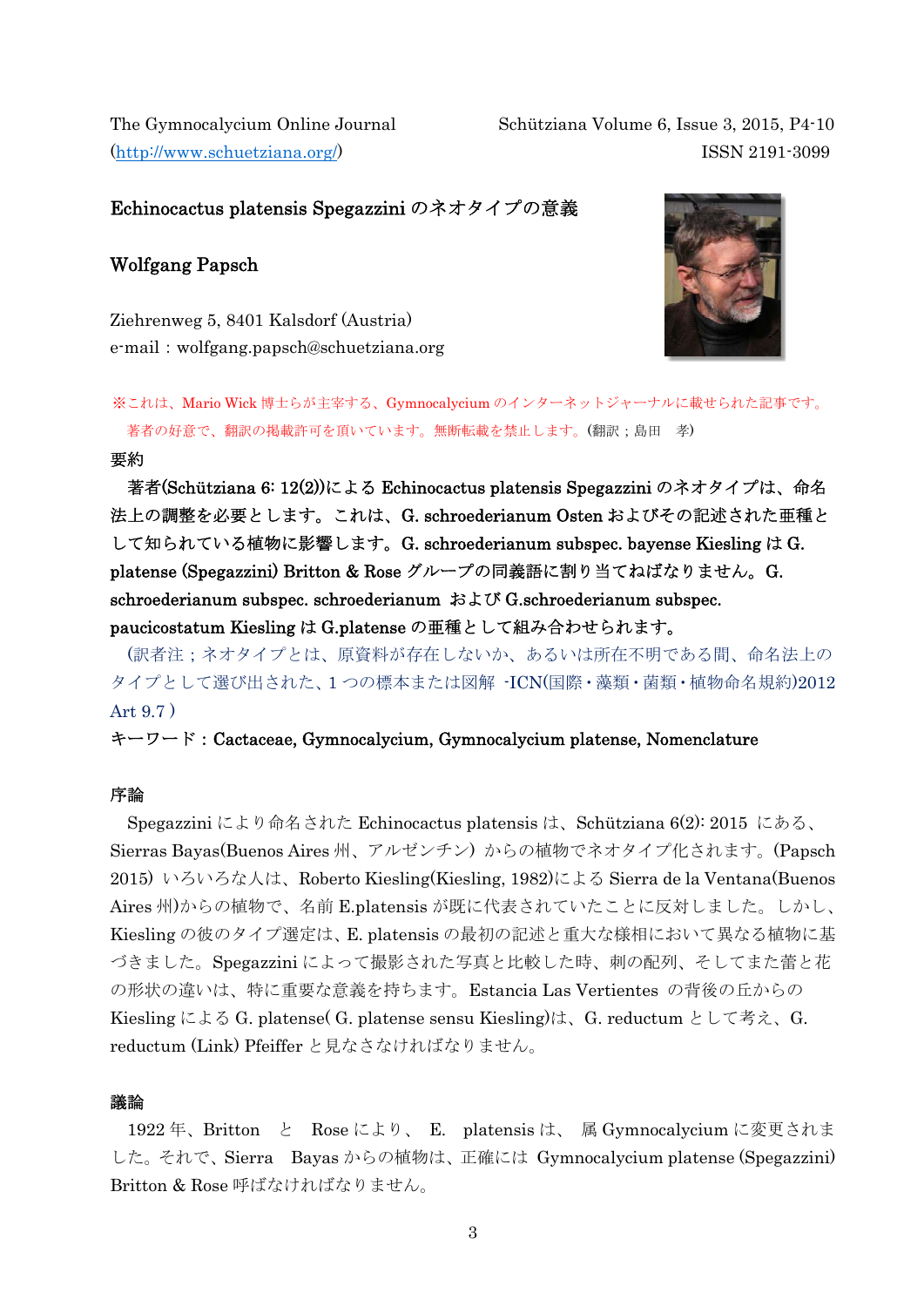G. schroederianum Osten は、以下の基準標本で学術記載されました。: J. Schröder, 4.1922 (Herbarium C. Osten 16-873) from Uruguay, Distr. Rio Negro, Nueva Mehlen (Osten 1941) G. platense と比較して、形態的な違いは、それらの産地が互いにずっと離れているという事実、 および生態学的には、非常に相違する土および植生にもかかわらず、わずかです。



1987 年、Kiesling は、G. schroederianum の二つの新亜種を記述しました。(Kiesling 1987) 彼の情報によると、これらの一つは、Sierra Bayas から発見され、そして G. schroederianum subspec. bayense Kiesling と呼ばれます。産地と同様に、刺の配列と花の特徴は、G. platense の特徴と、完全に同一です。Olavarria(Sierras Bayas、 Cerros Dos Hermanas、Cerro La China、 Fig. 1-2;Gymnocalycium platense subspec. schroederianum SNE 04-2、Gualeguaychú の北



Fig. 3;Gymnocalycium platense subspec. platense GN 289-969、Sierras Bayas Fig. 4;Gymnocalycium platense subspec. platense WP 112/149、Sierras Bayas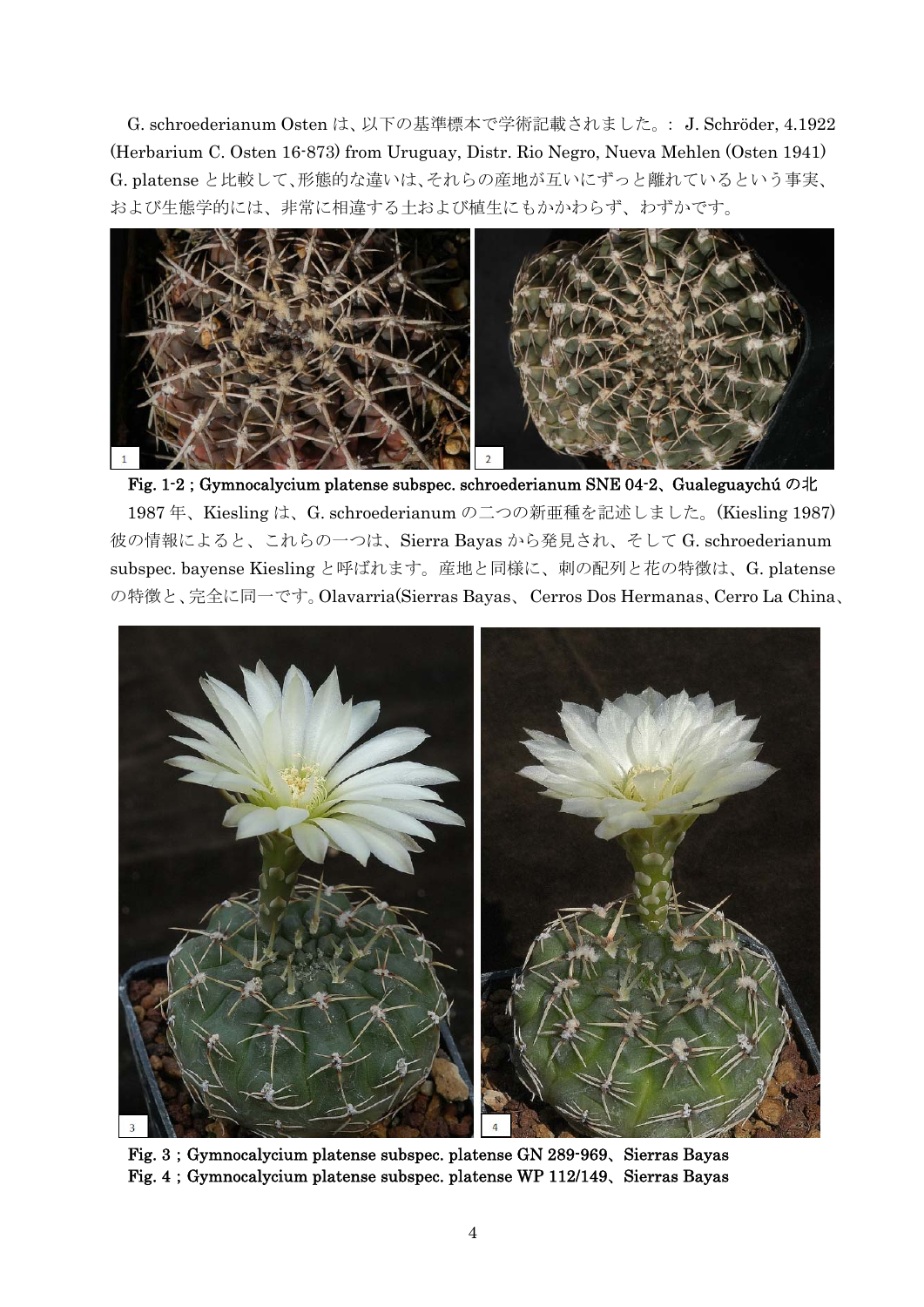Sierra Chica、Loma Negra)周辺の完全な調査を通して、わずか 1 つの Gymnocalycium 種、 G. platense が発見できました。従って、G. schroederianum subspec. bayense は G. platense のより最近の同義語とみなさなければなりません。この出版物で記述される第 2 の亜種は、種 の北の分布域からの G. schroederianum subspec. paucicostatum Kiesling です。Kiesling によ り預託された基準標本(A. Schinini & all. 21678)は、1981 年、Arroyo Mocoretá 川の土手 (Corrientes 州, Curuzú Cuatiá 地方)で収集されました。この亜種は、上方へ指す、その非常に 長い側刺において、通常の形態と顕著に異なります。



 亜種 paucicostatum および bayense は共に、それらの生息地は分離していますが、亜種 schroederianum は、非常に近縁で、議論の余地のない単位をつくります。それらの形態学的な 特徴に関して、あまり重要でない違いが見られます。個々の亜種内の変異もまた非常に小さいで Fig. 5-6; G. platense subspec. paucicostatum (出所: R. Kiesling の種子)





Fig. 7-9;花断面、subsp. platense (左)、subsp. schroederianum (中)、subsp. paucicostatum (右)

すでに先行した研究(Papsch 2015)において、詳述されたように、亜種 bayense の産地は Olavarria の周辺に位置します、そこで、それらは、低い孤立した、石の多い丘で育ちます。亜 種 schroederianum の産地は、Gualeguaychú のアルゼンチン側で始まり、川が面するウルグア イ側で Nuevo Berlin 周辺地域まで、Rio Uruguay 川に沿い北西方向に数 km 広がります。亜種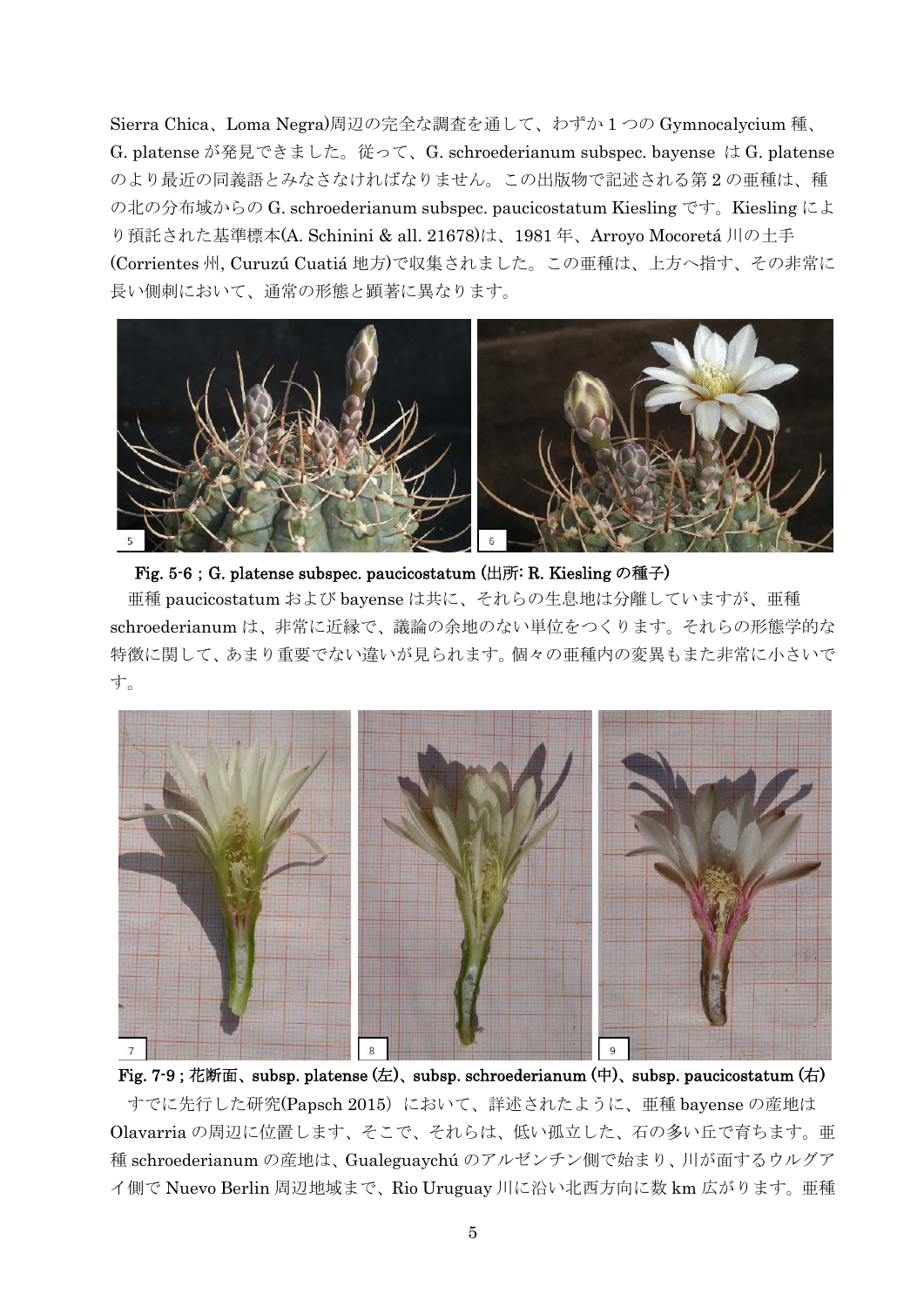paucicostatum の分布域は、Rio Mocoreta 川、Paso Yunque、Perugorria、Rio Mirinay 川の 線により囲まれているように見えます。亜種 schroederianum のように、この亜種も、川に沿っ て、細かい砂が堆積した土手で育ちます。



Fig. 10-21; 亜種 platense WP 112/149 (左)、 亜種 schroederianum HU 89 (中)と亜種 paucicostatum LB 960 (右) からの種子:全体 30倍;種皮 200倍、種皮 800倍、ハイラム 80 倍(上から下へ) (走査型顕微鏡写真(SEM)は、Mag. Michael Pinter).

個別の亜種の区域は、現在の知識では、その各々は、首尾一貫して明確に個別の単位です。 G. platense subsp. platense の生息地と亜種 schroederianum のそれらの間の距離は、約 500km です。さらに北、およそ 300km の距離が、亜種 schroederianum の産地から、亜種 paucicostatum の最も近い産地、Paso Yunque を分離します。これまでのところ、中間の場所には可能な亜種 を接続する個体群の存在に関して知見はありません。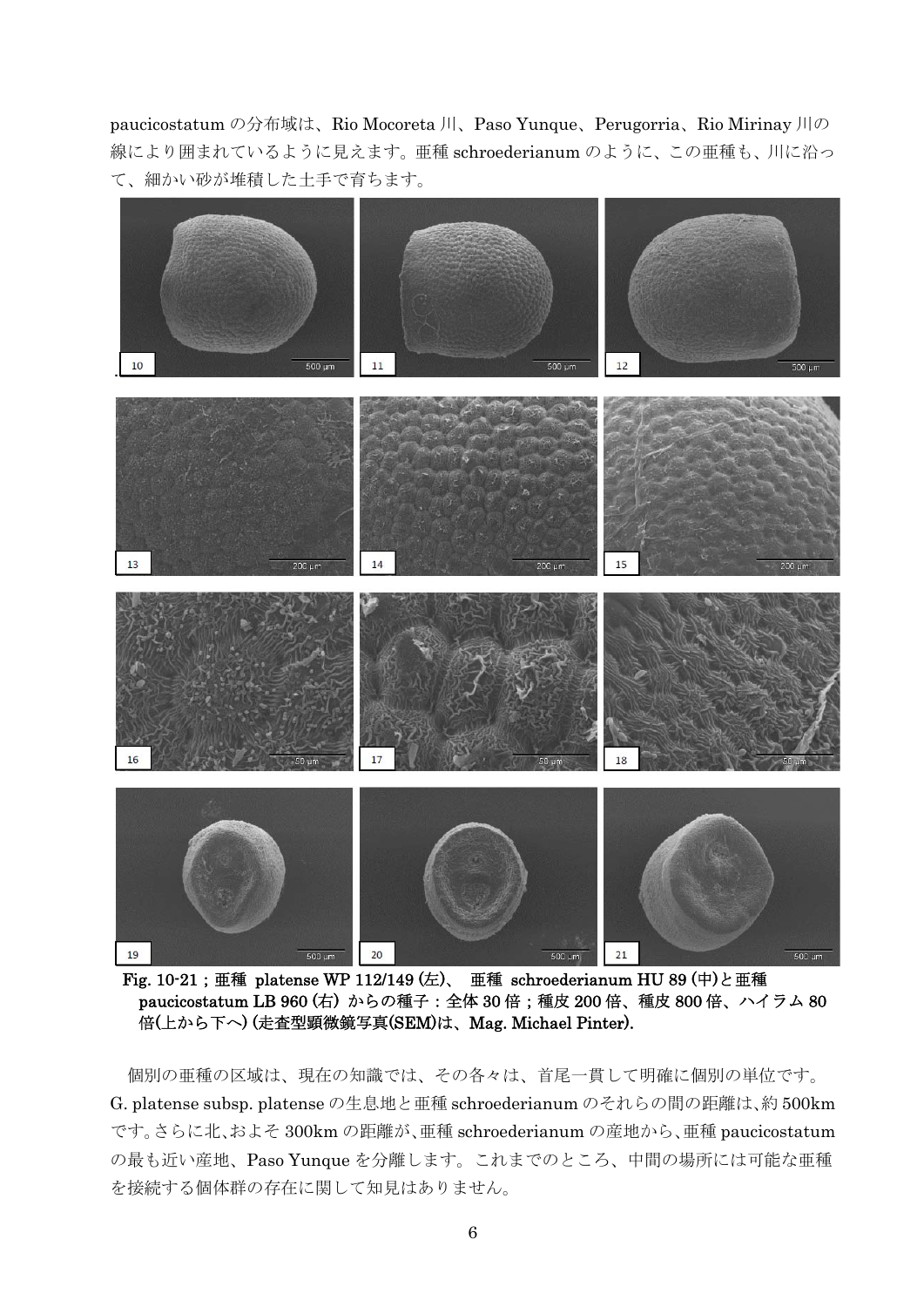### 結論

G. schroederianum subspec. bayense が G. platense の同義語であり、そしてまた、このグル ープの最も古い名前であると言う認識は、命名法上の調整を必要とします。ICBN の規則に従い、 亜種 paucicostatum と schroederianum は亜種として G. platense の近くに置かれなければなり ません。(訳者注;ICBN(国際植物命名規約)、現在は ICN(国際・藻類・菌類・植物命名規約)の 原則Ⅲに分類群の命名法は発表の優先権に基づくとある。)

## Gymnocalycium platense (Spegazzini) Britton & Rose subspec. platense

- Basionym(基礎異名): Echinocactus platensis Spegazzini, Contribucion al Estudio de la flora de la Sierra de la Ventana: 28-29 (1896).
- Neotype(新基準標本): Argentinien, Prov. Buenos Aires, Pdo. Olavarria, Sierras Bayas, leg. W. Papsch WP 112/149 (BA, neo).
- Synonyms(異名同種):Gymnocalycium schroederianum subspec. bayense Kiesling; Two new subspecies of Gymnocalycium schroederianum. - Cactus and Succulent Journal (US) 59(1): 48-49 (1987). Type: R. Kiesling & A. G. Lopez 4323, 07.1981, Argentinien, Prov. Buenos Aires, Dept. Olavarria, Sierras Bayas (SI, holo).

Gymnocalycium hyptiacanthum sensu Papsch nom. illeg., Die pampinen Gymnocalycien 3: Gymnocalycium hyptiacanthum (Lemaire) Britton & Rose. - Gymnocalycium 14(1). 385ff (2001).

Gymnocalycium platense subspec. schroederianum (Osten) Papsch comb. et stat. nov. (組み合わせの新しいランク)

- Basionym(基礎異名): Gymnocalycium schroederianum Osten, Notas sobre Cactaceas. - Anales del Museo de Historia Natural de Montevideo, 2.Ser. 5(1): 60, pl. XLIX-L (1941). Type: J. Schröder, 4.1922, Uruguay, Distr. Rio Negro, Nueva Mehlen, Herbarium C. Osten 16-873.
- Synonyms(異名同種): Gymnocalycium hyptiacanthum subspec. schroederianum Papsch nom. illeg. Die pampinen Gymnocalycien 3: Gymnocalycium hyptiacanthum (Lemaire) Britton & Rose. - Gymnocalycium 14(1). 385ff (2001).

Gymnocalycium platense subspec. paucicostatum (Kiesling) Papsch comb. nov.(新組 み合わせ)

- Basionym(基礎異名): Gymnocalycium schroederianum subspec. paucicostatum Kiesling; Two new subspecies of Gymnocalycium schroederianum. - Cactus and Succulent Journal (US) 59(1): 49 (1987).
- Type: A. Schinini & all. 21678, 12.11.1981, Argentinien, Prov. Corrientes, Dept. Curuzu Cuatia, Arroyo Mocoreto (SI, holo). Prov. Corrientes, Dept. Paso de los Libres, Rio Mirinay, 16.11.1979, A. Schinini 17.288 (SI, para), Prov. Entre Rios, Dept. Federacion, Ea. Buena Esperanza, 25.10.1961, T. M. Pedersen 6274 (SI, para).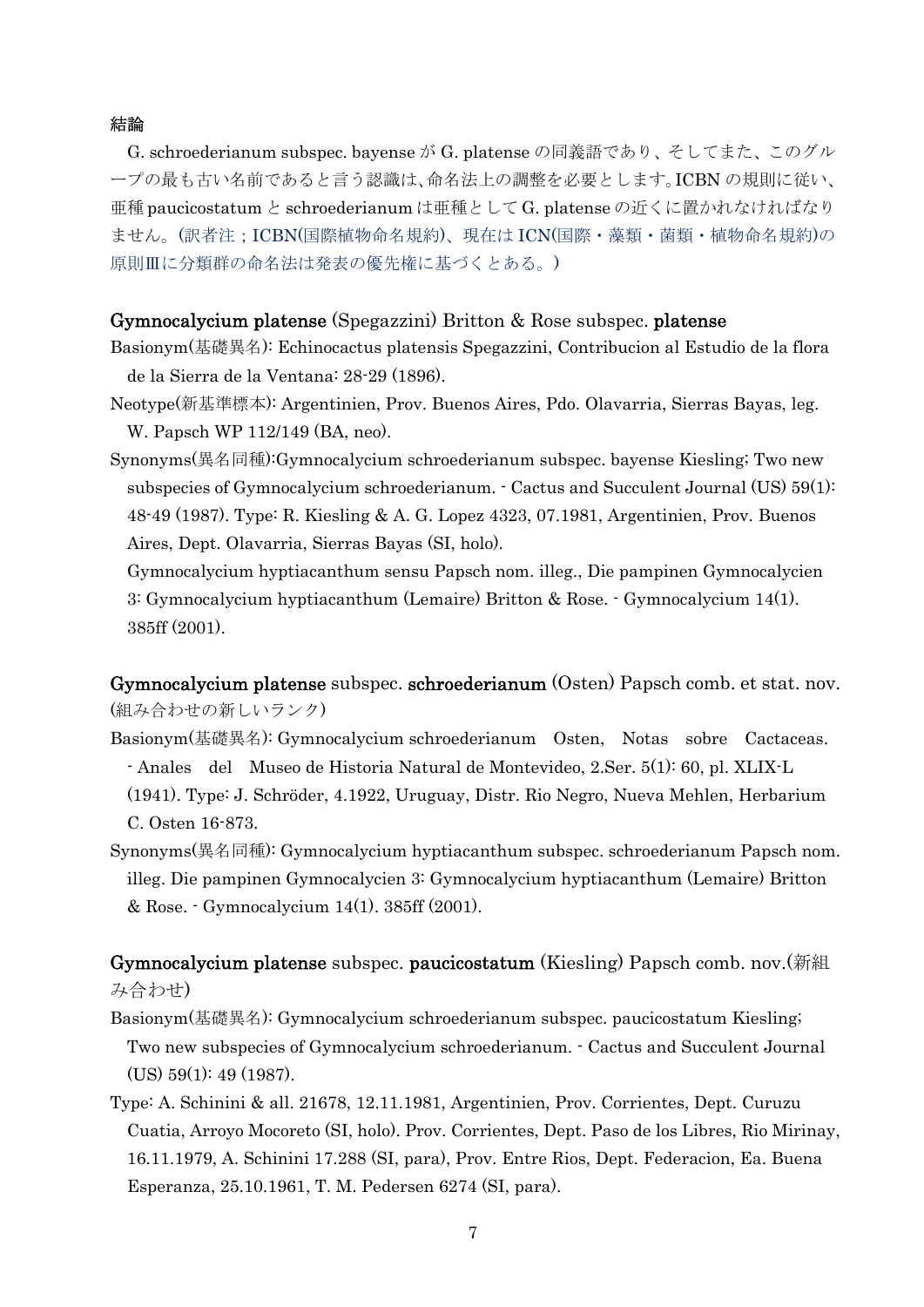Synonyms(異名同種): Gymnocalycium hyptiacanthum subspec. paucicostatum Papsch nom. illeg. Die pampinen Gymnocalycien 3: Gymnocalycium hyptiacanthum (Lemaire) Britton & Rose. - Gymnocalycium14(1). 385ff (2001).

(訳者注;BA はアルゼンチン、Museo Argentino de Clendas Naturales Bemadino Rivadova 植物標本館、SI はアルゼンチン、ダーウイン研究所(Instituto de Botanica Darwinion)植物標本 館の略号、nom. illeg.は非合法名、holo;holotype(正基準標本、ホロタイプ、単にタイプとも言 う)は、命名法上のタイプとして、著者によって使用されたか、又は著者によって指定された、 一つの標本又は図解(ICN 第 9.1 条)、para; paratype(従基準標本、パラタイプ)、詳しくは ICN 第 9.6 条参照。)



地図 1 ; G. platense とその亜種の分布 (地図: Mario Wick)

# 謝意

 私は種子の走査電子顕微鏡写真の提供に対して、Graz 在住の M.A. Michael Pinter に感謝し ます。